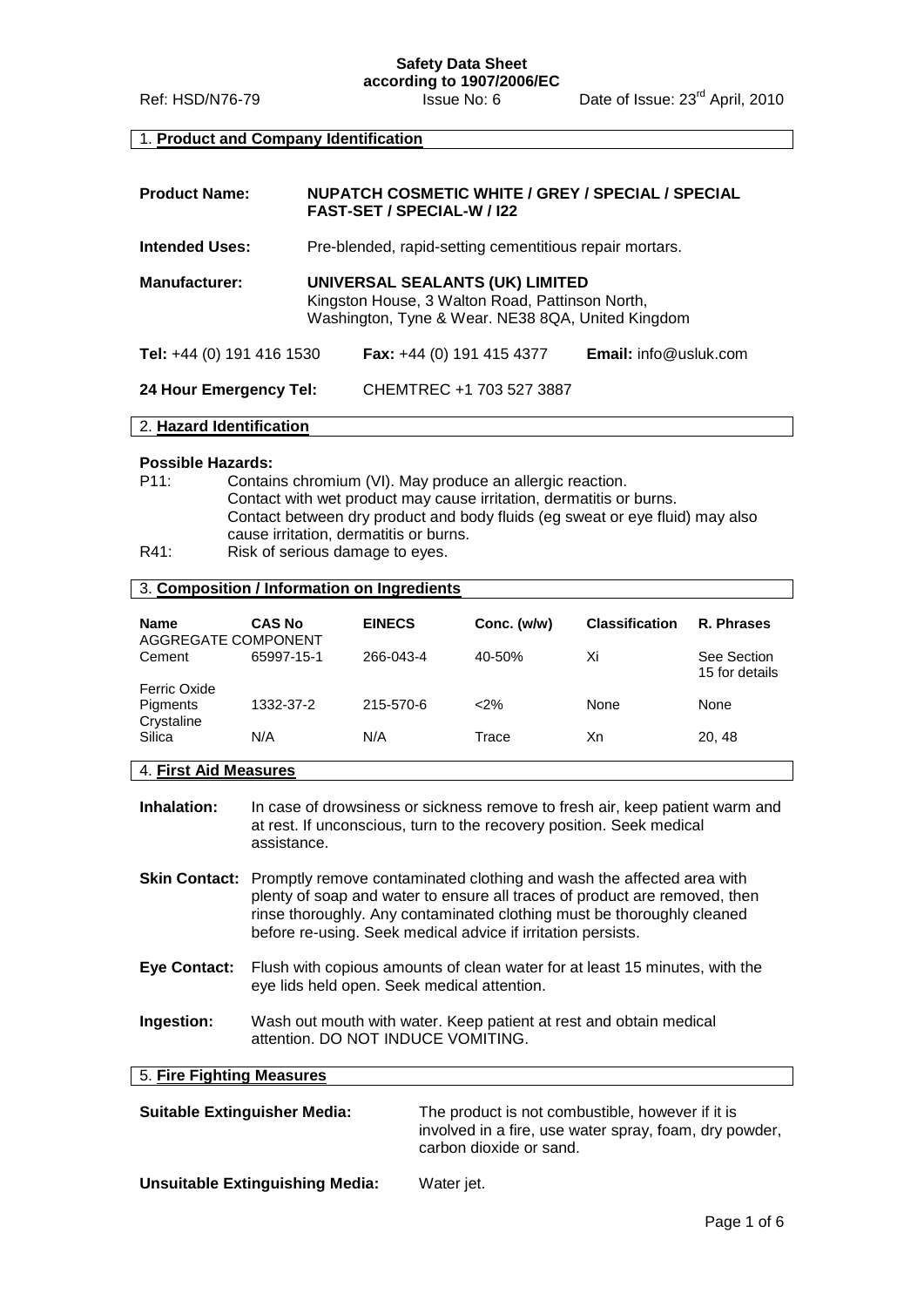|                                            | <b>Safety Data Sheet</b><br>according to 1907/2006/EC                                                                                                                                                                                                                                                                                                                                                                                                                                                                                  |
|--------------------------------------------|----------------------------------------------------------------------------------------------------------------------------------------------------------------------------------------------------------------------------------------------------------------------------------------------------------------------------------------------------------------------------------------------------------------------------------------------------------------------------------------------------------------------------------------|
| Ref: HSD/N76-79                            | Date of Issue: 23 <sup>rd</sup> April, 2010<br>Issue No: 6                                                                                                                                                                                                                                                                                                                                                                                                                                                                             |
| <b>Exposure Hazards:</b>                   | May give off toxic fumes if heated or involved in a<br>fire.                                                                                                                                                                                                                                                                                                                                                                                                                                                                           |
| <b>Special Protective Equipment:</b>       | In the event of fire wear self-contained breathing<br>apparatus.                                                                                                                                                                                                                                                                                                                                                                                                                                                                       |
| 6. Accidental Release Measures             |                                                                                                                                                                                                                                                                                                                                                                                                                                                                                                                                        |
| <b>Personal Precautions:</b>               | Wear protective equipment as specified in Section 8.<br>Do not eat, drink or smoke. Avoid contact with eyes.<br>Avoid inhaling dust. Eliminate all ignition sources.                                                                                                                                                                                                                                                                                                                                                                   |
| <b>Environmental Precautions:</b>          | Keep people and animals away. Prevent entry into<br>drains, sewers and watercourses. If spillage enters<br>drains leading to sewerage works inform the local<br>water company. If spillage enters rivers or<br>watercourses inform the Environment Agency.                                                                                                                                                                                                                                                                             |
| Spillages:                                 | Cordon off area. Absorb/contain spillage using inert<br>absorbent granules, sand or earth. Transfer collected<br>material to heavy-duty plastic/steel drums and keep<br>in a well ventilated place for subsequent safe<br>disposal. See Section 13.                                                                                                                                                                                                                                                                                    |
| 7. Handling and Storage                    |                                                                                                                                                                                                                                                                                                                                                                                                                                                                                                                                        |
| Handling:                                  | No specific precautions required when handling<br>unopened containers; follow any relevant manual<br>handling guidance. Refer to Sections 6 and 8 if<br>exposure to product is possible. Wash thoroughly<br>with soap and water before eating, drinking or<br>smoking, and after work. Transferring material to<br>mixers may generate a dust hazard.                                                                                                                                                                                  |
| Storage:                                   | Store in original containers in a well ventilated area<br>away from heat, ignition sources or open flame. Do<br>not store near acids.                                                                                                                                                                                                                                                                                                                                                                                                  |
| 8. Exposure Controls / Personal Protection |                                                                                                                                                                                                                                                                                                                                                                                                                                                                                                                                        |
| <b>Occupational Exposure Standards:</b>    | Crystaline Silica: 8 Hour TWA 0.3mg/m <sup>3</sup> (respirable)<br>WEL.<br>This exposure limit must not be exceeded at any<br>time during the exposure period.<br>Portland Cement/General Dust/Iron Oxide Pigment:<br>8 Hour TWA 10mg/m <sup>3</sup> (total inhalable) 4mg/m <sup>3</sup><br>(respirable) WEL.<br>While these products contain trace quantities of vinyl<br>acetate monomer, it is extremely unlikely that the<br>Workplace Exposure Limits for this material would be<br>reached under foreseeable conditions of use. |
| <b>Engineering Control Measures:</b>       | Refer to any applicable COSHH assessments.<br>Engineering controls should be used where<br>practicable in preference to personal protection and<br>may include physical containment and good<br>ventilation.                                                                                                                                                                                                                                                                                                                           |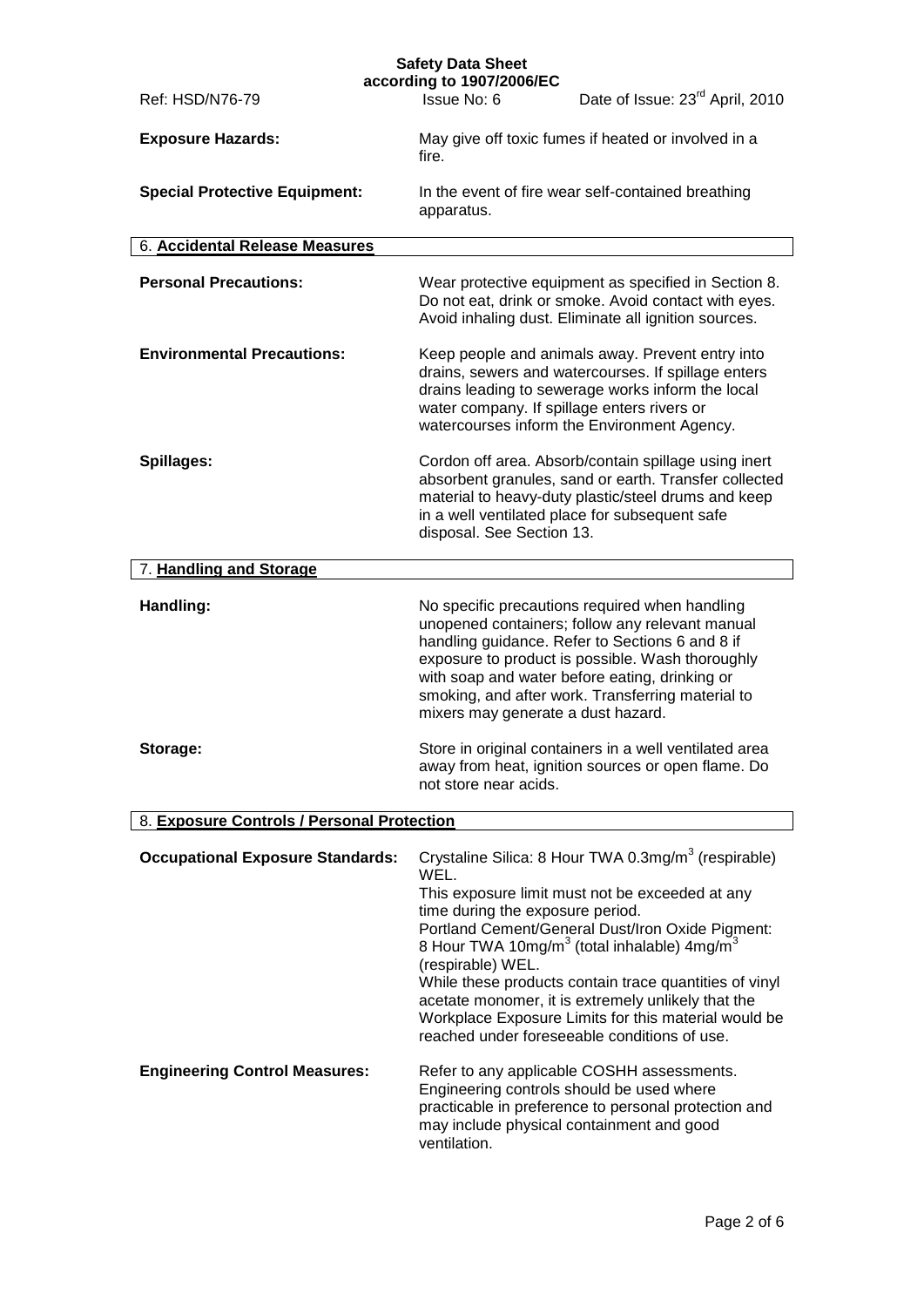| <b>Safety Data Sheet</b><br>according to 1907/2006/EC |                            |                                                   |                                                                                                                                                                                                                      |            |
|-------------------------------------------------------|----------------------------|---------------------------------------------------|----------------------------------------------------------------------------------------------------------------------------------------------------------------------------------------------------------------------|------------|
| Ref: HSD/N76-79                                       |                            | Issue No: 6                                       | Date of Issue: 23 <sup>rd</sup> April, 2010                                                                                                                                                                          |            |
| <b>Respiratory Protection:</b>                        |                            | levels of dust present in the workplace.          | Approved respirator and filter medium for dusts if<br>engineering controls are unlikely to control exposure<br>below the relevant exposure limits. All items must<br>conform to EN149 and should be suitable for the |            |
| <b>Hand Protection:</b>                               |                            |                                                   | Wear Nitrile, PVC or Natural Rubber gloves or<br>gauntlets. These must be manufactured to EN374<br>and have a breakthrough time of >480 minutes.                                                                     |            |
| <b>Eye Protection:</b>                                |                            | Dust tight goggles.                               |                                                                                                                                                                                                                      |            |
| <b>Body Protection:</b>                               |                            |                                                   | Wear suitable impervious, dust resistant overalls.                                                                                                                                                                   |            |
| <b>Foot Protection:</b>                               |                            | Wear chemical resistant safety footwear.          |                                                                                                                                                                                                                      |            |
| <b>Hygiene Measures:</b>                              |                            | and safety practice.                              | Handle in accordance with good industrial hygiene                                                                                                                                                                    |            |
| 9. Physical and Chemical Properties                   |                            |                                                   |                                                                                                                                                                                                                      |            |
| Appearance:                                           | Grey or white<br>aggregate | <b>Boiling Point:</b>                             |                                                                                                                                                                                                                      | N/A        |
| Odour:                                                | Slight                     | Vapour Pressure @ 20°C:                           |                                                                                                                                                                                                                      | N/A        |
| pH:                                                   | 11 (Mixed)                 |                                                   | <b>Evaporation Rate (Butyl Acetate = 1):</b>                                                                                                                                                                         | N/A        |
| <b>Flash Point:</b>                                   | N/A                        | <b>Flammable Limits in Air:</b>                   | Upper:<br>Lower:                                                                                                                                                                                                     | N/A<br>N/A |
| Solubility:                                           |                            | Fully miscible in water Autoignition Temperature: |                                                                                                                                                                                                                      | N/A        |
| <b>Flammability:</b>                                  | Not Flammable              |                                                   |                                                                                                                                                                                                                      |            |
| <b>Specific Gravity:</b>                              | 2.0 (Mixed)                |                                                   |                                                                                                                                                                                                                      |            |
| 10. Stability and Reactivity                          |                            |                                                   |                                                                                                                                                                                                                      |            |

| Stability:                 | Stable under normal conditions (see Section 7).                                                                                                                                                           |
|----------------------------|-----------------------------------------------------------------------------------------------------------------------------------------------------------------------------------------------------------|
| <b>Materials to Avoid:</b> | Acids, oxidising agents.                                                                                                                                                                                  |
|                            | Hazardous Decomposition Products: Oxides of carbon. Hazardous gases when in contact<br>with inorganic acids, ie hydrogen chloride with<br>hydrochloric acid, sulphur dioxide with sulphuric acid,<br>etc. |

## 11. **Toxicological Information**

There is no data available on the product itself. The following data applies to the cement component of the material.

#### **Acute Toxicity:**

**Inhalation:** Cement powder may cause inflammation of the mucous membranes.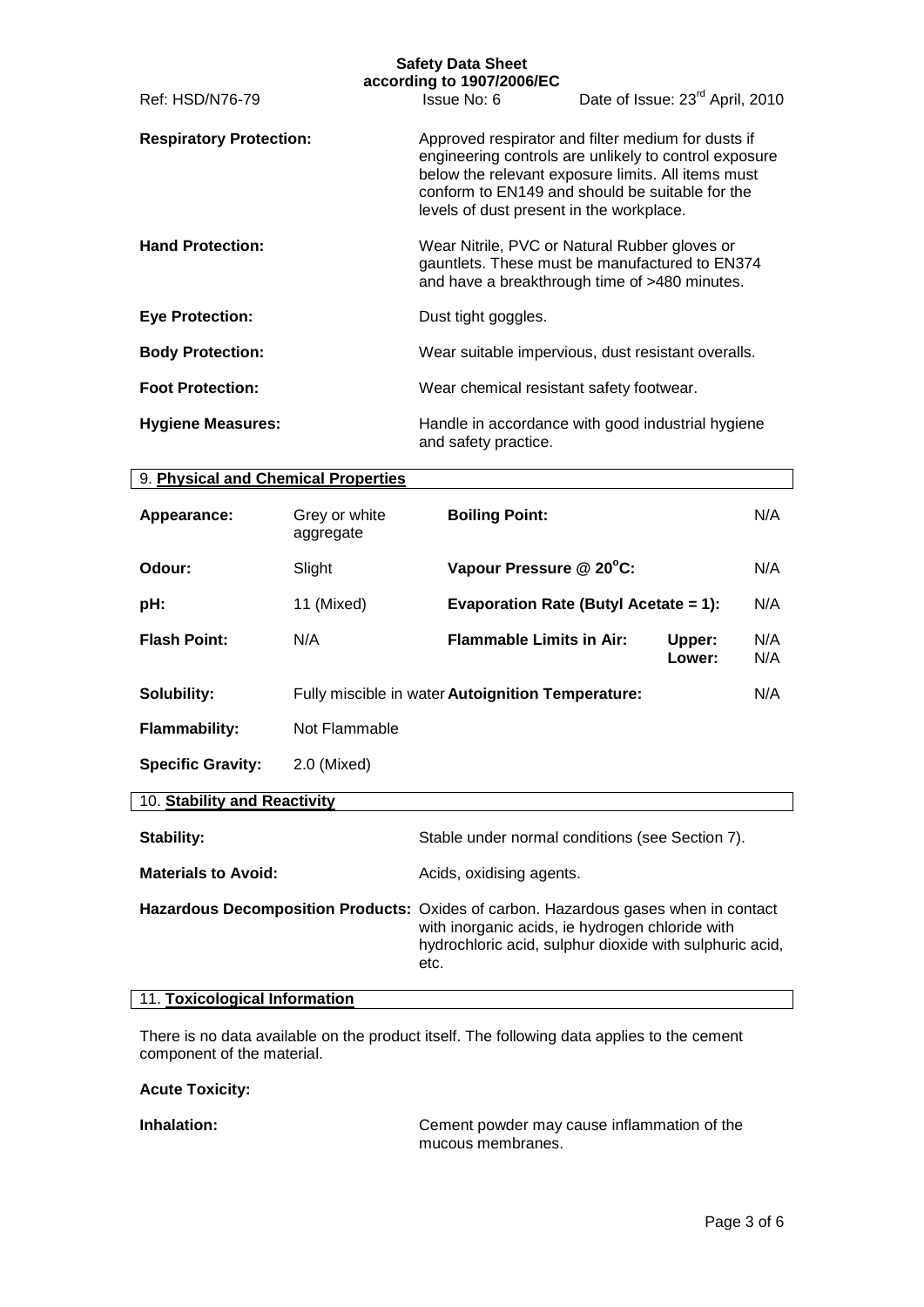| <b>Safety Data Sheet</b><br>according to 1907/2006/EC |                                                                                                                       |                                                                                                                                                                                                                                                                                                                                  |  |  |  |
|-------------------------------------------------------|-----------------------------------------------------------------------------------------------------------------------|----------------------------------------------------------------------------------------------------------------------------------------------------------------------------------------------------------------------------------------------------------------------------------------------------------------------------------|--|--|--|
| Ref: HSD/N76-79                                       | Issue No: 6                                                                                                           | Date of Issue: 23 <sup>rd</sup> April, 2010                                                                                                                                                                                                                                                                                      |  |  |  |
| <b>Eye Contact:</b>                                   | eye.                                                                                                                  | Cement is a severe eye irritant. Mild exposures can<br>cause soreness. Gross, or untreated mild, exposures<br>can lead to chemical burning and ulceration of the                                                                                                                                                                 |  |  |  |
| <b>Skin Contact:</b>                                  | dermatitis, and/or burns.                                                                                             | Cement powder or any cement/water mixture may<br>cause irritant contact dermatitis, allergic (chromium)                                                                                                                                                                                                                          |  |  |  |
| Ingestion:                                            | irritation to the gastro intestinal tract.                                                                            | The swallowing of small amounts of cement or any<br>cement/water mixtures are unlikely to cause any<br>significant reaction. Larger doses may result in                                                                                                                                                                          |  |  |  |
| <b>Chronic Toxicity:</b>                              | of the WEL have been linked with rhinitis and<br>mixtures than dry cement.<br>may cause permanent damage to the lungs | High repeated exposures to cement dust in excess<br>coughing. Skin exposure has been linked to allergic<br>(chromium) dermatitis. Allergic dermatitis more<br>commonly arises through contact with cement/water<br>Inhalation of the respirable fraction of silica sand<br>(silicosis). This is a reportable disease in the U.K. |  |  |  |

#### 12. **Ecological Information**

There is no data available on the product itself. The following data applies to the cement component of the material.

| <b>Aquatic Toxicity:</b>                        | LC50 aquatic toxicity rating has not been determined.<br>The addition of cements to water will, however, cause<br>the pH to rise and may therefore be toxic to aquatic<br>life in some circumstances. |
|-------------------------------------------------|-------------------------------------------------------------------------------------------------------------------------------------------------------------------------------------------------------|
| Biological Oxygen Demand (BOD): Not applicable. |                                                                                                                                                                                                       |

### 13. **Disposal Considerations**

Dispose of empty bags or surplus product to a place authorised to accept builder's waste in accordance with all applicable local and national regulations, and in compliance with the Environmental Protection (Duty of Care) Regulations 1991.

### 14. **Transport Information**

Not classified as dangerous in the meaning of the transport regulations.

### 15. **Regulatory Information**

### **EU Classification and Labelling Particulars:**

| Designated Names:               | NUPATCH COSMETIC WHITE / GREY / SPECIAL / SPECIAL<br>FAST-SET / SPECIAL-W / 122 |
|---------------------------------|---------------------------------------------------------------------------------|
| <b>Classification:</b>          | Irritant                                                                        |
| Indication(s) of Danger:        | Xi                                                                              |
| <b>Risk and Safety Phrases:</b> | Label as per cement industry recommendations and Chip 3                         |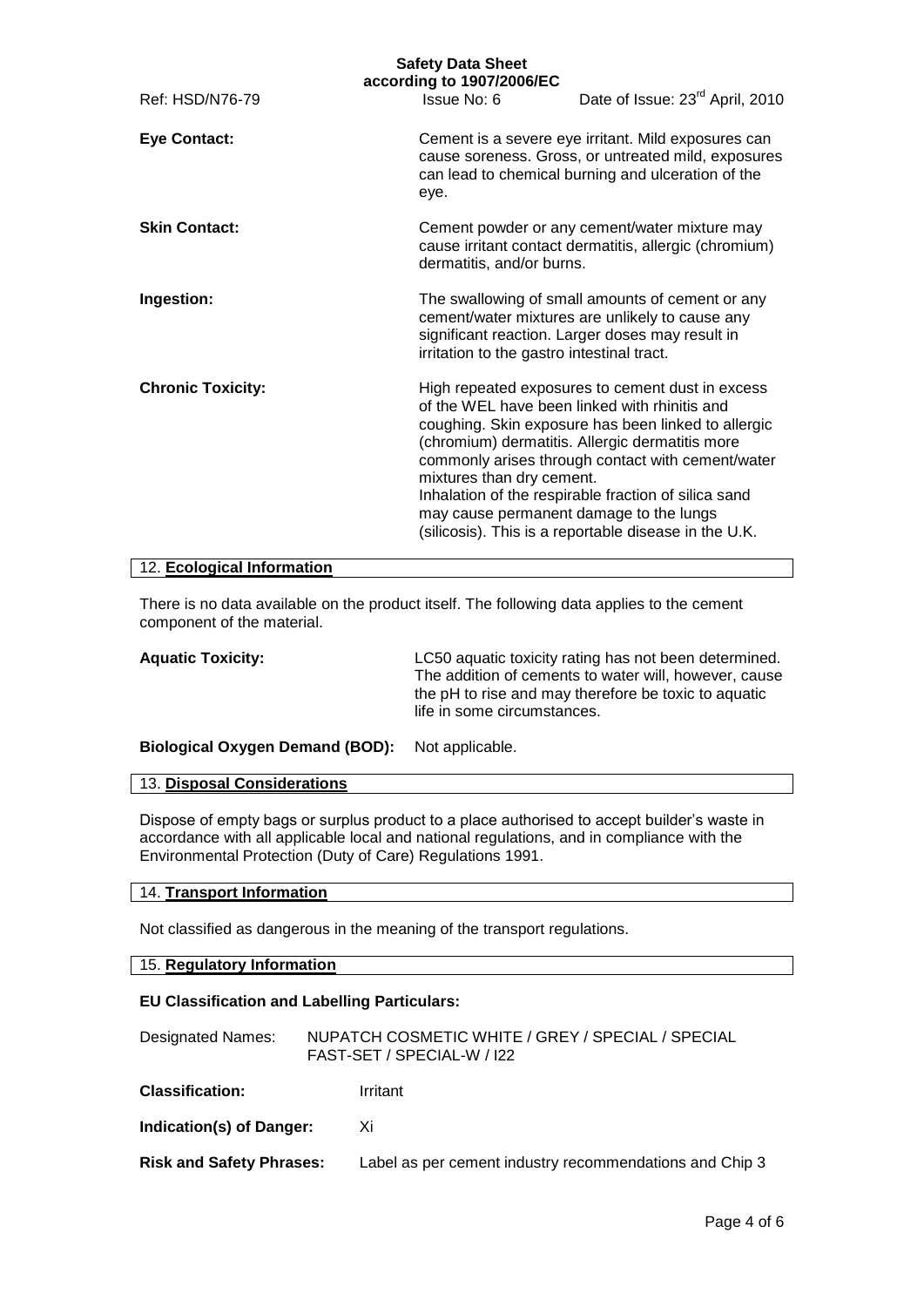|                        |                                  | <b>Safety Data Sheet</b><br>according to 1907/2006/EC                                                                                                                                                                                                                                                                                                                                                                                                  |                                                            |
|------------------------|----------------------------------|--------------------------------------------------------------------------------------------------------------------------------------------------------------------------------------------------------------------------------------------------------------------------------------------------------------------------------------------------------------------------------------------------------------------------------------------------------|------------------------------------------------------------|
| Ref: HSD/N76-79        |                                  | Issue No: 6                                                                                                                                                                                                                                                                                                                                                                                                                                            | Date of Issue: 23 <sup>rd</sup> April, 2010                |
|                        | P11:                             | Contains chromium (VI). May produce an allergic reaction.<br>Contact with wet product may cause irritation, dermatitis or<br>burns.<br>Contact between dry product and body fluids (eg sweat or<br>eye fluid) may also cause irritation, dermatitis or burns.                                                                                                                                                                                          |                                                            |
|                        | R41:<br>S36/37/39:               | Risk of serious damage to eyes.<br>Wear suitable protective clothing, gloves and eye/face<br>protection.                                                                                                                                                                                                                                                                                                                                               |                                                            |
|                        | S26:                             | In case of contact with eyes, rinse immediately with plenty of<br>clean water and seek medical advice.                                                                                                                                                                                                                                                                                                                                                 |                                                            |
|                        | S28:                             | After contact with skin, wash immediately with plenty of clean<br>water.                                                                                                                                                                                                                                                                                                                                                                               |                                                            |
|                        | $S2$ :                           | Keep out of reach of children.                                                                                                                                                                                                                                                                                                                                                                                                                         |                                                            |
|                        | <b>UK Guidance Publications:</b> | EH44; Dust in the Workplace: General Principles of<br>Protection, HSE.<br>EH26; Occupational Skin Diseases - Health and Safety<br>Precautions, HSE.<br>MDHS 14; Methods for the Determination of Respirable and<br>Total Dusts, HSE.<br>CONIAC Health Hazard Information Sheet No 26 (Cement).<br>Portland Cement Dust - Criteria Documents for an<br>Occupational Exposure Limit, June 1994 - ISBN 0-7176-<br>0763-1<br><b>COSHH Essentials, HSE.</b> | EH40; Occupational Exposure Limits, HSE. Revised annually. |
| <b>UK Legislation:</b> |                                  | Health and Safety at Work, etc Act, 1974, and relevant<br><b>Statutory Provisions.</b><br>Control of Substances Hazardous to Health Regulations,<br>1999.<br>The Manual Handling Operations Regulations, 1992.<br>The Personal Protective Equipment at Work Regulations,<br>1992.<br>Chemicals (Hazard Information and Packaging for Supply)<br>Regulations, 2002 - CHIP 3.                                                                            |                                                            |
| 16. Other Information  |                                  |                                                                                                                                                                                                                                                                                                                                                                                                                                                        |                                                            |

## **Full Text of R-Phrases Referred to above:**

| R <sub>20</sub> :<br>R41:<br>R48: | Harmful by inhalation.<br>Risk of serious damage to eyes.<br>Danger of serious damage to health by prolonged exposure.                                                                                                                                                                                                                               |
|-----------------------------------|------------------------------------------------------------------------------------------------------------------------------------------------------------------------------------------------------------------------------------------------------------------------------------------------------------------------------------------------------|
| <b>Training Advice:</b>           | Do not use unless trained to do so. Refer to the Technical<br>Data Sheet for the product.                                                                                                                                                                                                                                                            |
| <b>Recommended Uses:</b>          | For professional use only. These products are designed for<br>use as pre-blended, polymer modified, cementitious repair<br>mortars.                                                                                                                                                                                                                  |
| <b>Further Information:</b>       | This Safety Data Sheet was compiled in accordance with EU<br>Directives 67/548/EEC and 1999/45/EC.<br>The Ariel Regulatory Database provided by the 3E<br>Corporation in Copenhagen, Denmark.<br><b>ESES (The European Chemical Substances Information</b><br>System), provided by the European Commission Joint<br>Research Centre in Ispra, Italy. |